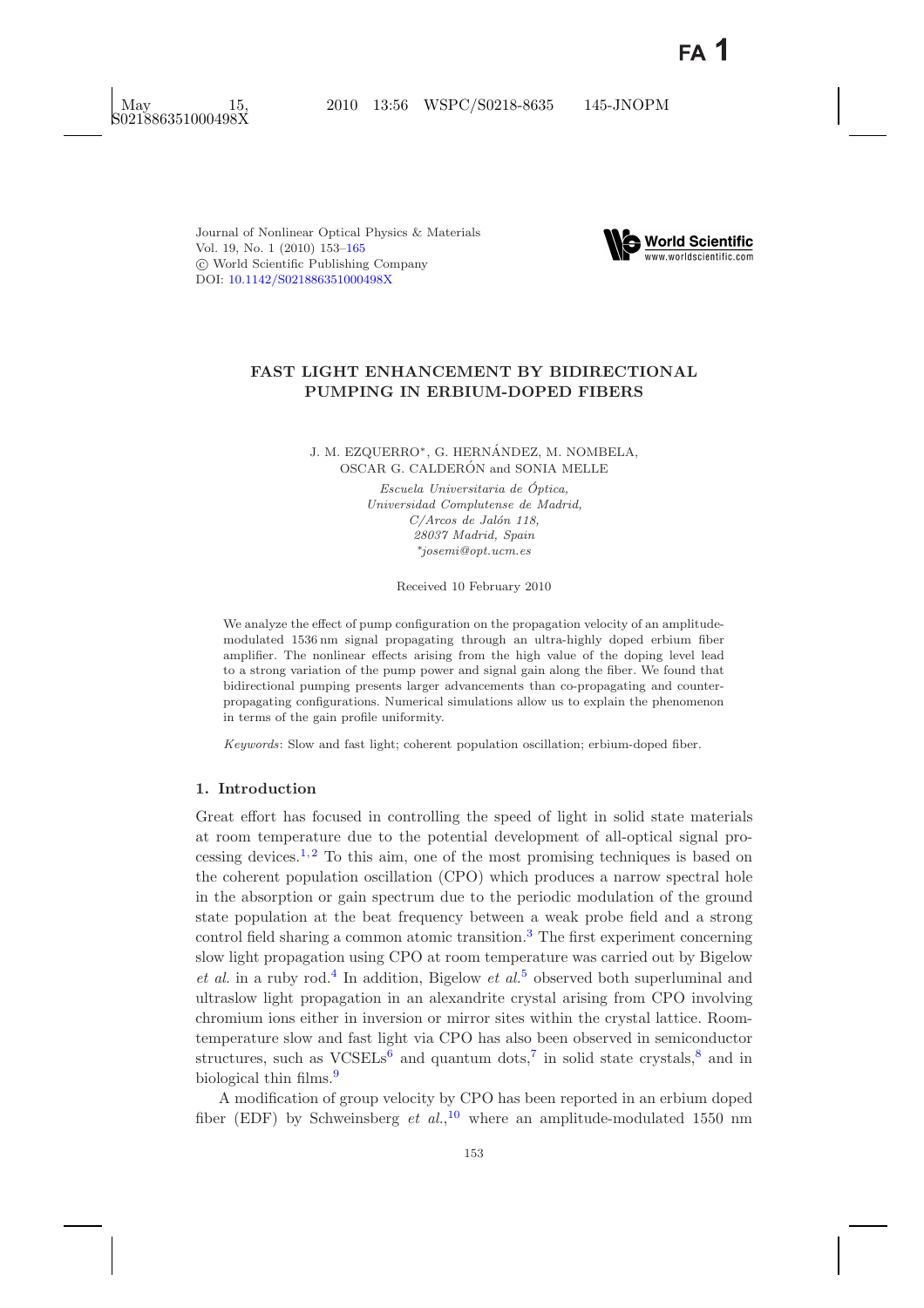signal co-propagates with a 980 nm pump beam. They used a 13 m-long EDF with Er ion density of  $1.78 \times 10^{24}$  m<sup>-3</sup> (90 ppm wt.). They observed a change from subluminal to superluminal propagation upon increasing pump power. One year before, experiments on slow and fast light in optical fibers were carried out by Song *et al.*<sup>[11](#page-11-11)</sup> and Okawachi *et al.*<sup>[12](#page-11-12)</sup> using another technique, stimulated Brillouin scattering (SBS). This method consists of the interaction of two propagating waves, a pump wave and a Stokes wave, which generates an acoustic wave at the frequency difference of the pump and the Stokes fields. The slow light resonance can be placed at the desired wavelength by changing the frequency of the pump field. Optical fibers are compatible with modern telecommunication systems, so these works represent a great step towards the development of all-optical signal processing devices.

Many applications concerning EDF amplifiers (EDFAs), such as high-speed optical communications, require high ion doping levels to minimize the fiber length. The effect of ion density on the slow light propagation enabled by CPO has been experimentally addressed for highly doped erbium fibers.<sup>[13,](#page-11-13) [14](#page-11-14)</sup> It was found that ultra-high ion concentration (above 3000 ppm wt.) can simultaneously increase the fractional delay and the bandwidth of the signals that can propagate through the fibers without noticeable distortion. Furthermore, the effect of high doping levels in slow and fast light propagation in an EDFA in the forward pump mode was analyzed in Refs. [15](#page-11-15) and [16.](#page-11-16) A change from subluminal to superluminal propagation solely upon increasing the beat frequency between the weak and the control fields was observed due to the interplay between strong pump depletion along the fiber and pump-power broadening of the transparency spectral hole induced by CPO.

It is well-known that pumping scheme in an EDFA is an important factor in determining its performance (gain and noise figure). In a co-pumped design, low gain is achieved in contrast to the counter-pumped design where the gain is rela-tively higher.<sup>[17,](#page-11-17) [18](#page-11-18)</sup> As a compromise, bidirectional pumping scheme presents a gain between that of the unidirectional pumping schemes when using the same total pump power.[19](#page-11-19) In fact, gain and noise figure can be controlled by adjusting the pumping power ratio.

In this work, we analyze the influence of the pumping scheme on the superluminal propagation of amplitude-modulated signals through highly doped erbium fibers. As the signal gain depends on the pumping scheme, the advancement of the modulated signal when propagating along a highly doped erbium fiber is expected to depend on the pumping configuration. In fact, we will show how the bidirectional pumping scheme produces larger advancements than the unidirectional pumping schemes.

The paper is organized as follows. The theoretical model used to study coherent population oscillations in highly doped erbium fibers is described in Sec. [2](#page-2-0) and is based on Ref. [20.](#page-11-20) In this model, the effects of ion pairs via inhomogeneous upconversion processes are taken into account. It has been shown that this phenomenon is responsible for the gain degradation that appears in highly doped erbium fiber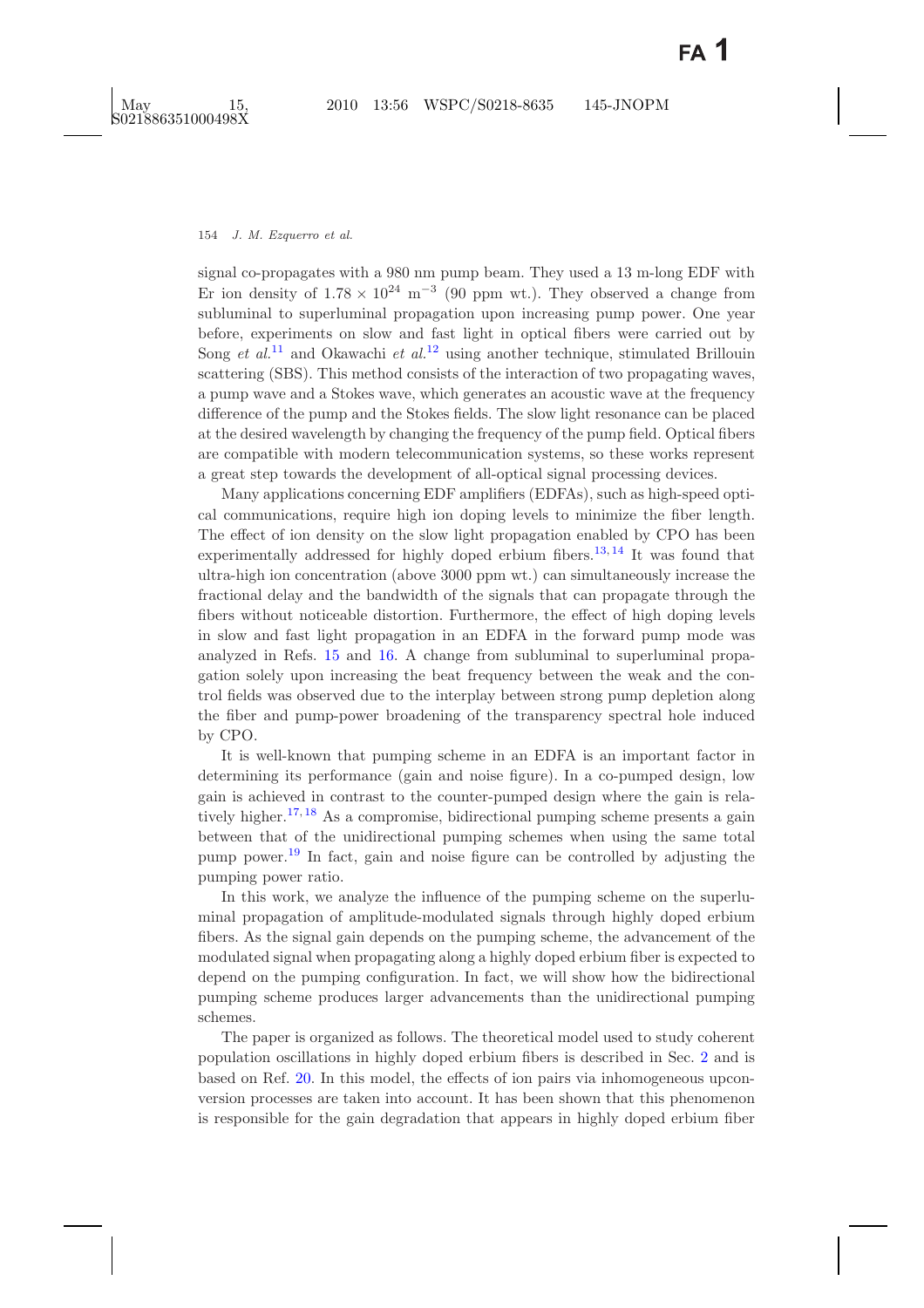amplifiers.<sup>[21](#page-12-0)[–23](#page-12-1)</sup> The experimental setup is presented in Sec. [3](#page-4-0) and the results and discussion in Sec. [4.](#page-5-0) The final conclusions are given in Sec. [5.](#page-10-0)

### <span id="page-2-0"></span>**2. Model of Propagation Equations**

The propagation of an amplitude periodically modulated signal through an erbiumdoped material has been modeled in previous works on CPO by using both semi-classical and rate equation procedures.<sup>[8,](#page-11-8) [10](#page-11-10)</sup> We consider the erbium ions as threelevel atomic systems interacting with a power-modulated 1536 nm signal and a 977 nm pump. We assume a fast decay from the upper state pumped by the 977 nm laser which allows us to reduce the system to a two-level system [cf. Fig. [1\(](#page-2-1)a)]. At high doping levels, as the one we are using here, previous works have shown deleterious effects on the output performance of high-concentration EDFAs due to inhomogeneous upconversion processes of ion pairs. In these processes, energy transfer takes place between two adjacent excited paired ions, i.e., one initially excited  $({}^{4}I_{13/2})$  erbium ion (donor) donates its energy to its neighboring excited erbium ion (acceptor), producing one upconverted ion and one ground-state ion  $^{4}I_{15/2}$ . The upconverted ion then relaxes rapidly to the initial state  $^{4}I_{13/2}$ . As a result of this interaction, one excited ion is lost.

Following the model developed by Li *et al.*[20](#page-11-21) to explain gain degradation in EDFAs due to inhomogeneous upconversion or pair-induced quenching (PIQ), we divide the erbium ions into two groups: isolated ions with an excited-state lifetime close to 10 ms and paired ions with a very fast decay of the pair excited-state (close to microseconds). The isolated ions can be described as a two-level system [cf. Fig. [1\(](#page-2-1)a)], where  $N_1$  and  $N_2$  are the population densities of the ground state  $^{4}I_{15/2}$  and the upper state  $^{4}I_{13/2}$  normalized to the total ion density  $\rho$ , respectively. Then, the rate equation for  $N_1$  is:

$$
\frac{dN_1}{dt} = \frac{1 - 2k - N_1}{\tau} + \frac{P_s}{2\tau} \left( 1 - 2k - 2N_1 \right) - \frac{P_p^+ + P_p^-}{\tau} N_1,\tag{2.1}
$$

<span id="page-2-3"></span>where t is the time variable and  $\tau = 10.5$  ms is the lifetime of the metastable state  $^{4}I_{13/2}$ .  $P_{s}$  is the signal power along the fiber normalized to the signal saturation



<span id="page-2-2"></span><span id="page-2-1"></span>Fig. 1. (a) Two-level system for isolated Er ions and (b) three-level system for Er ion pairs. We also show the signal beam  $P_s$  and the total pump beam  $P_p = P_p^+ + P_p^-$ .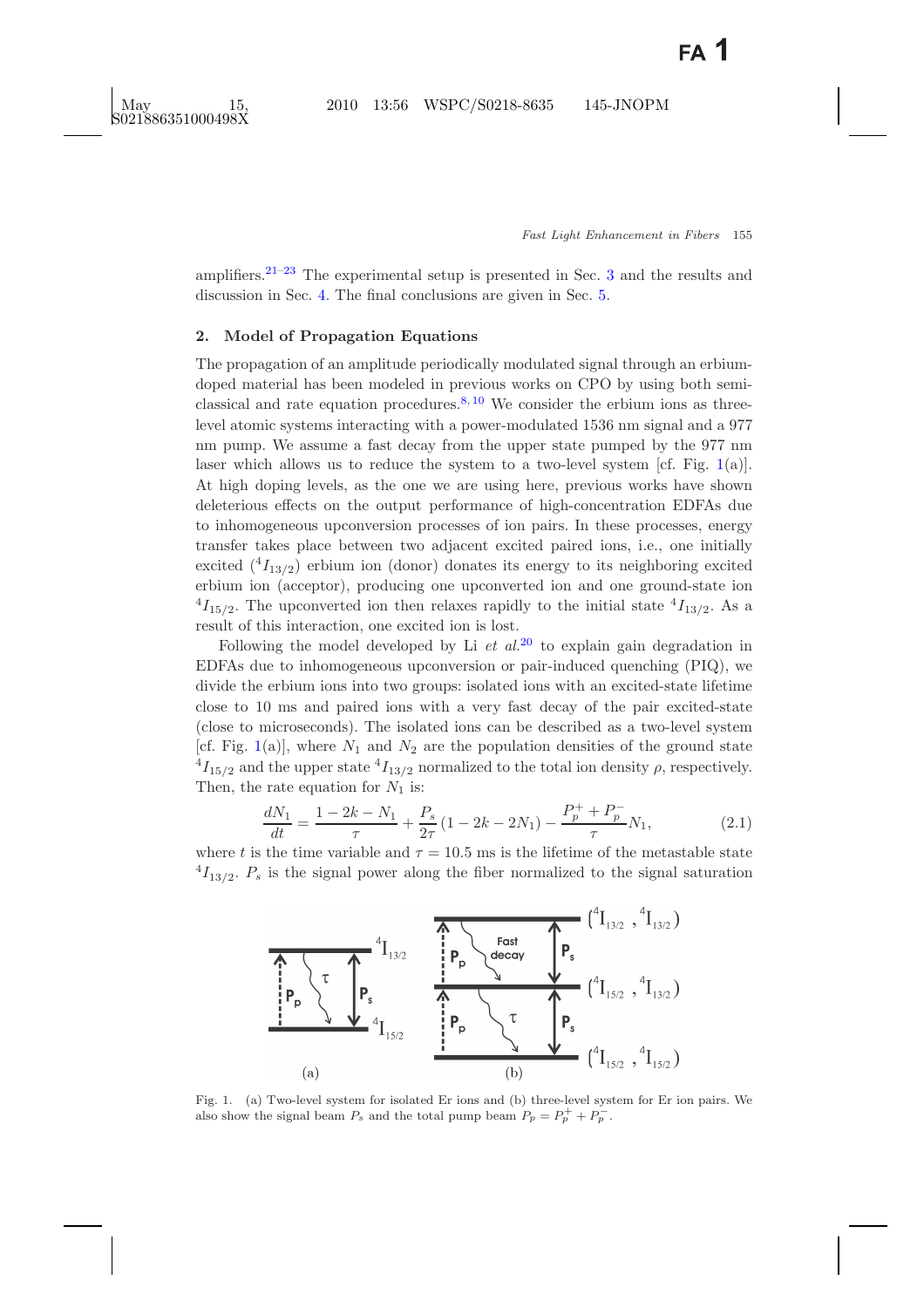power  $P_{ssat} \equiv \hbar \omega_s A_s/(\tau (\sigma_{21} + \sigma_{12}))$ , where  $\sigma_{21}$  and  $\sigma_{12}$  are the emission and absorption cross sections, respectively, at the signal frequency  $\omega_s$ , and  $A_s$  is the signal mode area. We assume equal cross sections, i.e.,  $\sigma_{21} \simeq \sigma_{12}$ .  $P_p^+$  and  $P_p^-$  are the forward and backward pump powers along the fiber normalized to the pump saturation power  $P_{psat} \equiv \hbar \omega_p A_p/(\tau \sigma_{13})$ , where  $\sigma_{13}$  is the absorption cross section at the pump frequency  $\omega_p$ , and  $A_p$  is the pump mode area. k is the fraction of ion pairs in the total ion concentration  $\rho$ , then  $N_1 + N_2 = 1 - 2k$ .

The ion pairs can be described as a three-level system: the ground state  $({}^{4}I_{15/2}, {}^{4}I_{15/2})$ , the intermediate level  $({}^{4}I_{15/2}, {}^{4}I_{13/2})$ , and the upper level  $({}^{4}I_{15/2}, {}^{4}I_{15/2})$  with normalized population densities  $N_{11}$ ,  $N_{12}$  and  $N_{22}$ , respectively [cf. Fig. [1\(](#page-2-2)b)]. For the sake of simplicity, and due to the fast decay of the upper level, we consider only the two lower levels, i.e.,  $N_{11} + N_{12} \simeq k$ . Then, the rate equation for  $N_{11}$  is:

$$
\frac{dN_{11}}{dt} = \frac{k - N_{11}}{\tau} + \frac{P_s}{2\tau} (k - 2N_{11}) - \frac{P_p^+ + P_p^-}{\tau} N_{11} . \tag{2.2}
$$

<span id="page-3-0"></span>The propagation equations for the signal power P*s*, the forward pump power  $P_p^+$ , and the backward pump power  $P_p^-$  along the fiber are:

$$
\frac{dP_s}{dz} = \alpha_s \left( 1 - 2k - 2N_1 - N_{11} \right) P_s,\tag{2.3}
$$

$$
\frac{dP_p^+}{dz} = -\alpha_p \left( N_1 + k \right) P_p^+, \tag{2.4}
$$

$$
\frac{dP_p^-}{dz} = \alpha_p \left( N_1 + k \right) P_p^-, \tag{2.5}
$$

where  $\alpha_s \equiv \sigma_{12}\rho\eta_s$  is the signal absorption coefficient, with  $\eta_s = A_c/A_s$  the ratio between the fiber core area  $A_c$  and the signal mode area  $A_s$ , and  $\alpha_p \equiv \sigma_{13}\rho\eta_p$ is the pump absorption coefficient, with  $\eta_p = A_c/A_p$  the ratio between  $A_c$  and the pump mode area  $A_p$ . When we modulate the signal power as follows:  $P_s$  $P_0 + P_m \cos(2\pi f_m t)$  (where  $P_0$  is the normalized average signal power,  $P_m$  is the normalized modulation amplitude, and  $f_m$  is the modulation frequency), the ground state population of both isolated and paired ions will be forced to oscillate with the same frequency as  $N_1 = N_{1st} + N_{1c} \cos(2\pi f_m t) + N_{1s} \sin(2\pi f_m t)$  and  $N_{11} = N_{11st} +$  $N_{11c} \cos(2\pi f_m t) + N_{11s} \sin(2\pi f_m t)$ , respectively, where the steady state populations and the amplitude of the population oscillations can be obtained from Eqs. [\(2.1\)](#page-2-3) and [\(2.2\)](#page-3-0). Finally, we can obtain the propagation equations for the normalized average powers and the phase shift experienced by the periodic part of the signal  $\phi$ , which measures the fractional delay or advancement  $F \equiv \phi/(2\pi)$ :

<span id="page-3-1"></span>
$$
\frac{dP_0}{dz} = -\frac{\alpha_s P_0}{\omega_c} \left[ (1 - 2k) \left( 1 - P_p^+ - P_p^- \right) + k \left( 1 + \frac{P_0}{2} \right) \right],\tag{2.6}
$$

$$
\frac{dP_p^+}{dz} = -\frac{\alpha_p P_p^+}{\omega_c} \left[ 1 + \frac{P_0}{2} + k \left( P_p^+ + P_p^- - 1 \right) \right],\tag{2.7}
$$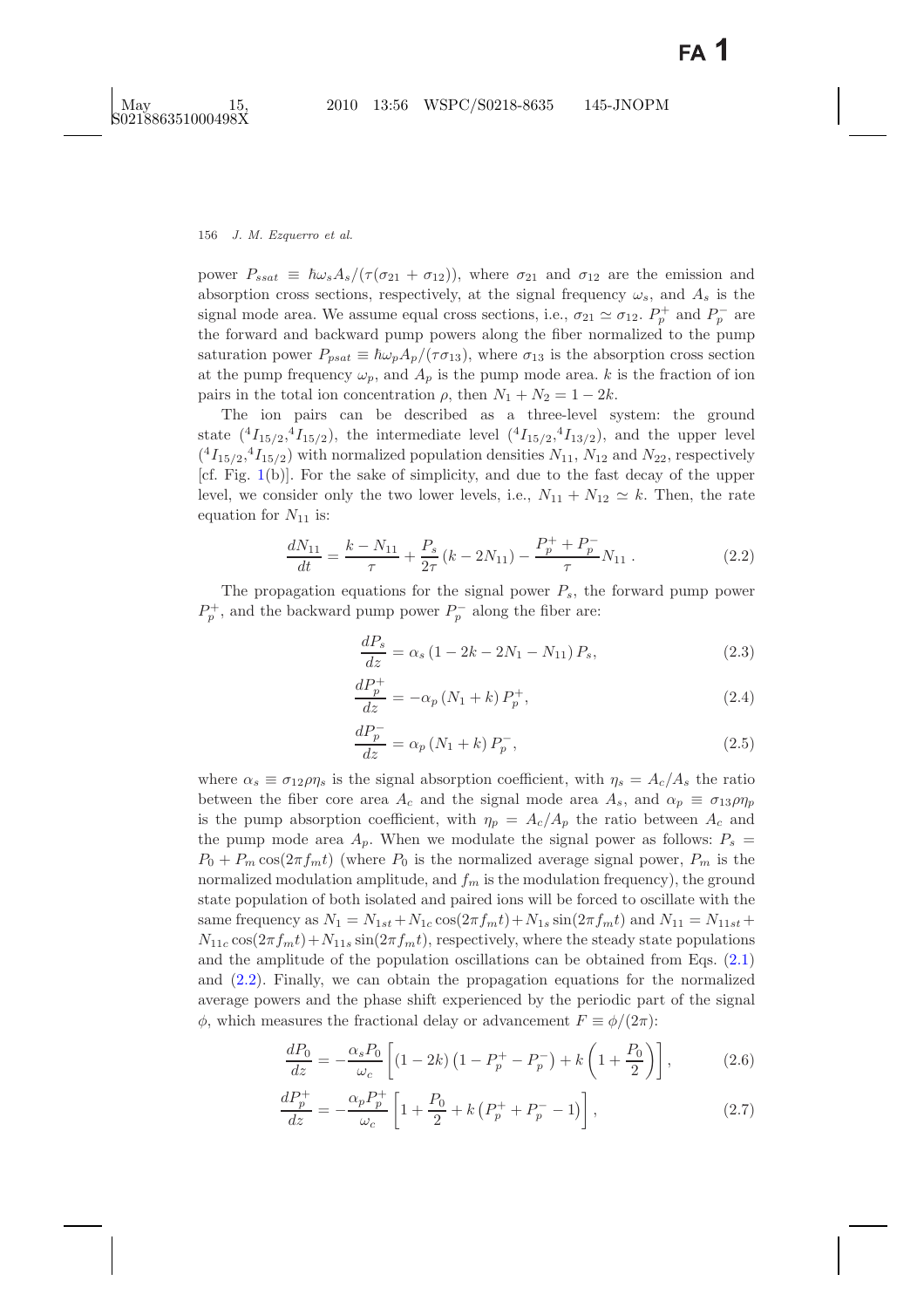$$
\frac{dP_p^-}{dz} = \frac{\alpha_p P_p^-}{\omega_c} \left[ 1 + \frac{P_0}{2} + k \left( P_p^+ + P_p^- - 1 \right) \right],\tag{2.8}
$$

$$
\frac{d\phi}{dz} = \frac{\alpha_s P_0}{\omega_c} \frac{2\pi f_m \tau}{\omega_c^2 + (2\pi f_m \tau)^2} \left(1 - \frac{3k}{2}\right) \left(P_p^+ + P_p^- - 1\right),\tag{2.9}
$$

where  $\omega_c \equiv 1 + P_0 + P_p^+ + P_p^-$  is a dimensionless frequency that determines the width of the transparency hole created in the absorption or gain spectrum by means of CPO.[1](#page-11-1)

#### <span id="page-4-0"></span>**3. Experimental Setup**

The experimental setup is depicted in Fig. [2](#page-4-1) and consists of a 1 m-long EDF pumped with a 977 nm beam in three different pump configurations: forward pump mode, backward pump mode, and bidirectional pump mode (Fig. [2](#page-4-1) shows the bidirectional configuration). The signal beam comes from a pigtailed distributed feedback laser diode operating at 1536 nm with a current and temperature controller that allows us to keep the laser at room temperature. The signal beam is split into two beams: one part of the beam  $(1\%)$  is sent directly to a switchable-gain amplified InGaAs photodetector to be used as reference. The other part of the beam (99%) goes through the EDF and then to an identical photodetector. The EDF is pumped by means of a pigtailed distributed feedback laser diode operating at 977 nm provided also with a current and temperature controller. The signal and pump beams are injected into the EDF through two wavelength division multiplexers. Both, the reference and the EDF signals are recorded with a fast data acquisition card and then transferred to a computer for analysis. The experiment is controlled with a LabView program.



<span id="page-4-1"></span>Fig. 2. Experimental setup used to measure slow and fast light in EDFs. LD/TEC, laser diode current and temperature controller; WDM, wavelength division multiplexer; EDF, erbium doped fiber; DAQ, data acquisition card; PC, personal computer.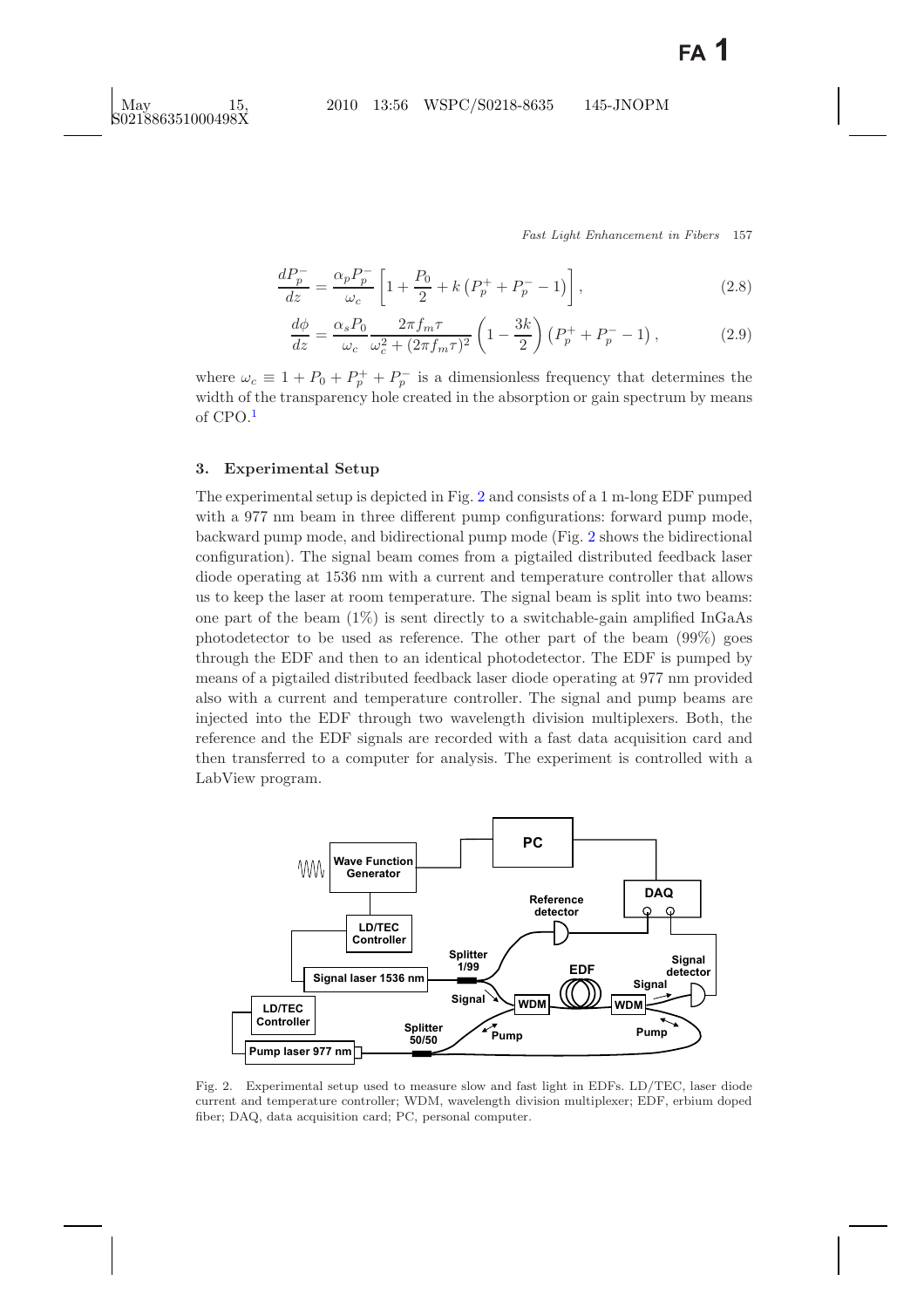We use a single mode  $Al_2SiO_5-glass-based$  fiber highly doped with  $Er^{3+}$  ions with ion density  $6.3 \times 10^{25}$  m<sup>-3</sup> (3150 ppm wt.). The fiber has a nominal mode field diameter at 1550 nm of 6.5  $\mu$ m, a fiber cladding of 245  $\mu$ m, and a numerical aperture of 0.2. By using typical values for the parameters from previous works<sup>[13,](#page-11-13) [15](#page-11-15)</sup> we obtain the linear absorption coefficient of the signal  $\alpha_s \simeq 0.15$  cm<sup>-1</sup> (optical) density  $\alpha_s L \simeq 15$  where L is the fiber length) and the pump  $\alpha_p \simeq 0.13$  cm<sup>-1</sup> (optical density  $\alpha_p L \simeq 13$ ) and the saturation power of the signal  $P_{ssat} \simeq 0.4$  mW and the pump  $P_{psat} \simeq 1.3$  mW. We use a fraction of ion pairs of  $k = 0.2$  which is the value estimated in Ref. [24](#page-12-2) for the doping level we are using in this work.

The injection current of the laser signal is sinusoidally modulated by a function generator so that the signal power injected into the fiber is  $P_s = P_0 + P_m \cos(2\pi f_m t)$ . In what follows, we use an average signal power of 0.5 mW, very close to the signal saturation power, and we keep the ratio  $P_m/P_0 \simeq 0.5$ . Previous works of CPO in EDFs have shown that the delay is not affected while varying this ratio between very low values up to  $0.7<sup>13</sup>$  $0.7<sup>13</sup>$  $0.7<sup>13</sup>$  This is in agreement with the theoretical model described above which has been derived by using a perturbation method. We compute the time delay or advancement  $t_d$  from the correlation of the reference signal and the signal propagated through the EDF. The fractional delay or advancement is defined as  $F = t_d f_m$ , i.e., the time delay normalized to the period of the modulated signal.

In order to study the effect of pump configuration, we measure the time delay or advancement by injecting into the EDF the same total power  $P_p^{(in)} = P_p^+(z)$  $0) + P_p^-(z = L)$  for the three pump modes. In the bidirectional case, we inject half of the total pump power for each fiber end, i.e.,  $P_p^+(z=0) = P_p^-(z=L) = P_p^{(in)}/2$ .

## <span id="page-5-0"></span>**4. Results and Discussion**

#### **4.1.** *Maximum fractional advancement*

We measure the fractional advancement  $F$  versus the modulation frequency  $f_m$  for several pump powers,  $P_p$ . The three pump configurations present the same general trend. As an example, Fig. [3](#page-6-0) shows the results obtained for the bidirectional pump configuration. At low pump levels, delay is achieved for all the values of  $f_m$  (see for example the lowest curve represented on Fig. [3](#page-6-0) which corresponds to a pump power of 7 mW) whereas at high pump levels, advancement is achieved for all modulation frequencies (see the highest curve corresponding to a pump power of 105 mW). This transition from subluminal to superluminal propagation upon an increase in pump power is associated to a transition from signal absorption to signal gain. Moreover, for high pump values the increase of pump power results in a roughly linear increase in the optimum frequency (i.e., the modulation frequency at which the maximum advancement occurs). At moderate pump powers, a net delay or advancement is obtained depending on the value of  $f_m$  (see curve with open symbols in Fig. [3](#page-6-0) which corresponds to a pump power of 20 mW). This behavior is due to the interplay between the strong pump absorption and the pump-power broadening of the spectral hole induced by CPO. Thus, high-frequency modulated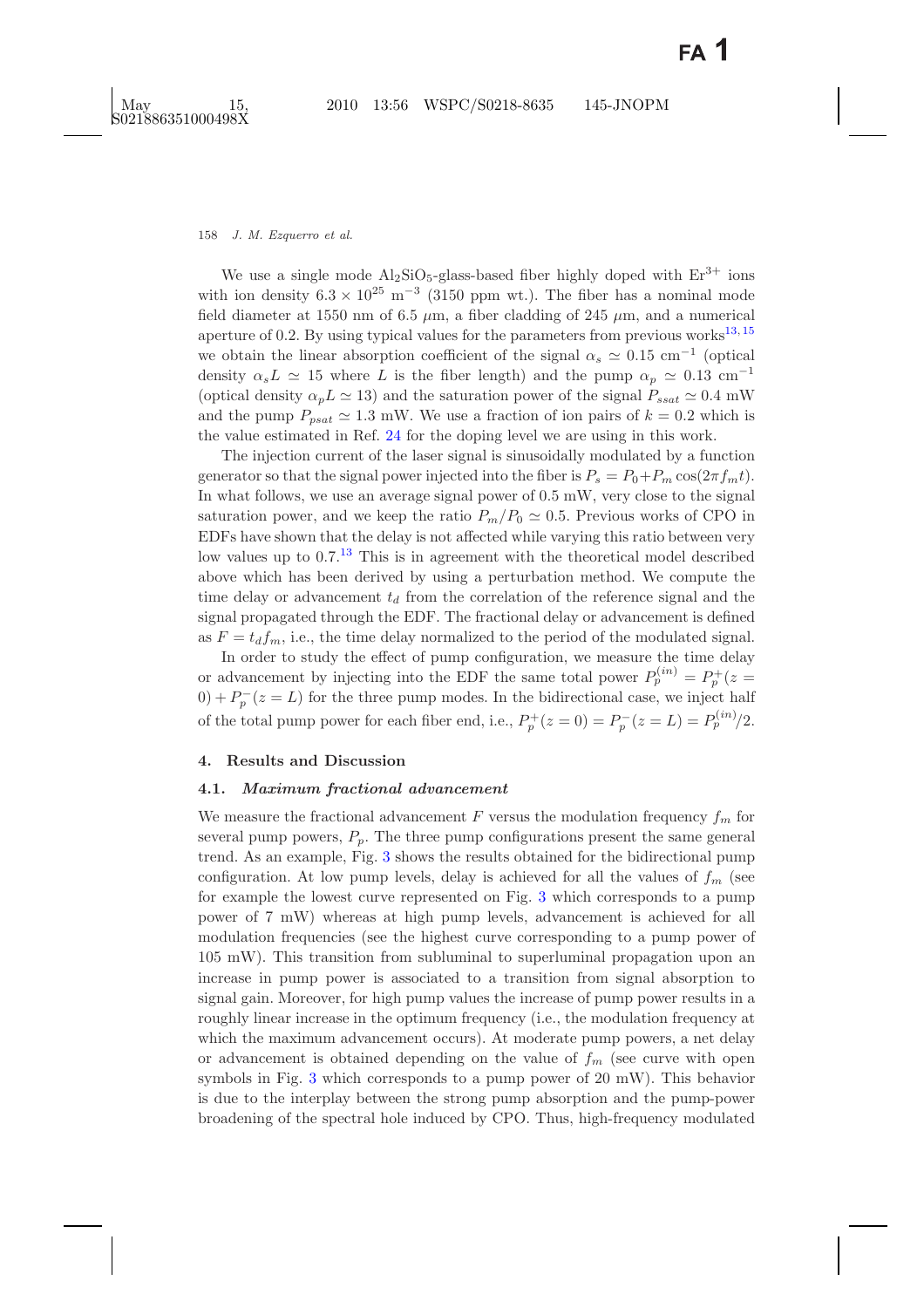

<span id="page-6-0"></span>Fig. 3. Experimental fractional advancement  $F$  versus modulation frequency  $f_m$  for the bidirectional pump configuration and for several values of the total pump power ranging from 7 mW (delay  $F < 0$ ) to 105 mW (advancement  $F > 0$ ). Open symbols curve corresponds to a pump power of 20 mW.

signals suffer strong advancement along the fiber region where gain is achieved and there is slight delay along the rest of the fiber length so net advancement of these high-frequency signals is achieved at the output of the fiber. The opposite situation occurs for low frequency modulated signals, leading to net delay. By comparing the three pump configurations, we find that the range of pump powers that leads to this peculiar behavior, i.e., a delay section for low-modulation-frequency signals and an advancement section for high-modulation-frequency signals, is strongly reduced in the bidirectional configuration. In particular, we obtain a range of pump powers of 24 mW, 11 mW and 3 mW for forward, backward and bidirectional configurations, respectively. This reduction could be related to the higher uniformity of the gain spatial profile along the fiber obtained by the bidirectional pumping.

For a more quantitative comparison among the different pump configurations, we plot in Fig. [4](#page-7-0) the experimental (a) and simulated (b) maximum fractional advancement or delay as a function of the total pump power. The simulated results were calculated by numerically solving Eqs.  $(2.6)$ – $(2.9)$  using a fourth-order Runge-Kutta shooting method. Note that the bidirectional pumping allows larger advancement values than the forward and backward configurations. These two last pump configurations present similar values. We also plot in Fig. [4](#page-7-0) the experimental (c) and simulated (d) frequency where the maximum fractional advancement occurs (i.e., optimum frequency) versus the total pump power. For simplicity, we have not included the values of the frequencies at which maximum fractional delay occurs. We can observe a similar behavior for the optimum frequency for the three pump configurations. Excluding some differences in the low power region, the optimum frequency linearly increases with pump power, which points out that the transparency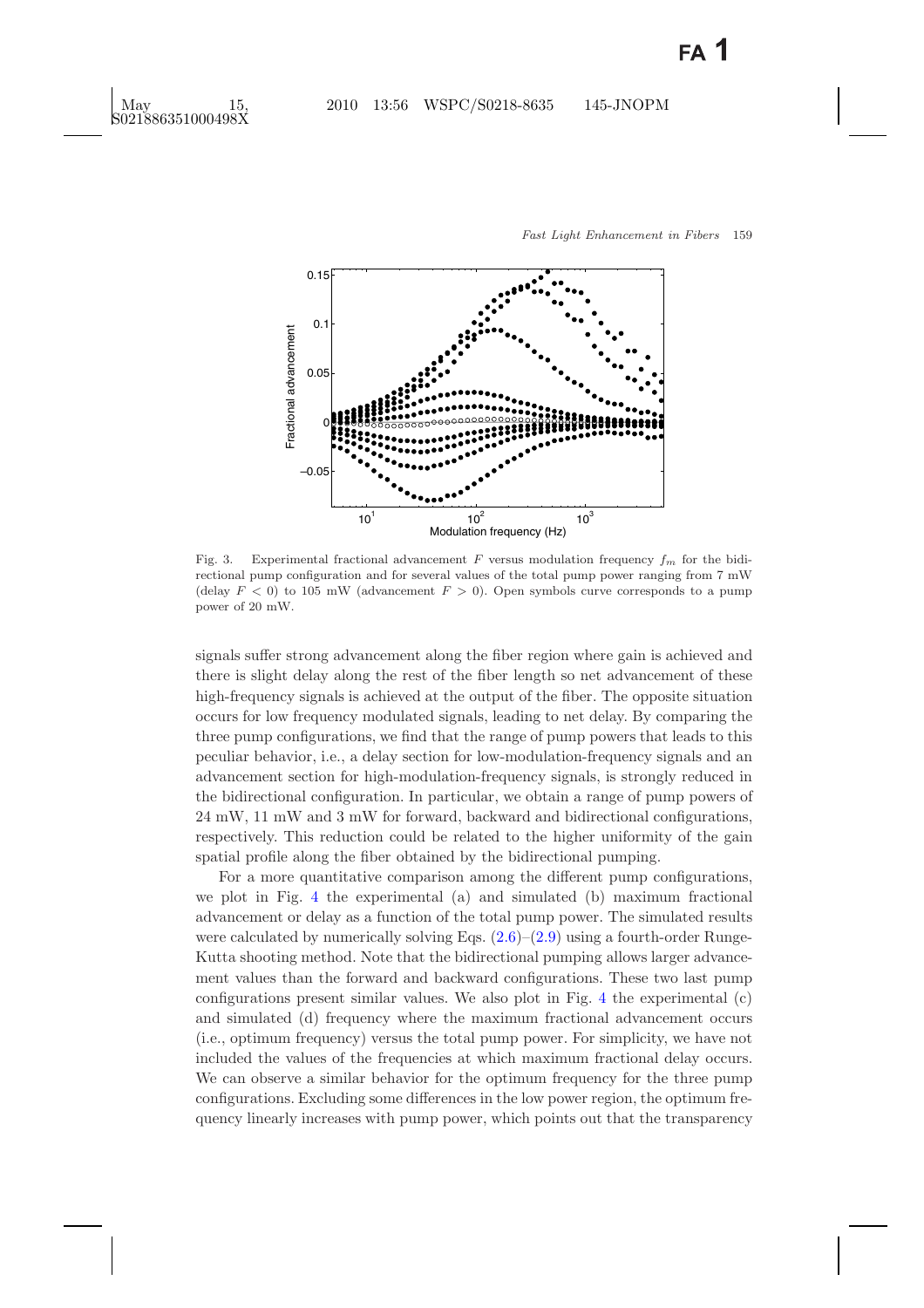

<span id="page-7-1"></span><span id="page-7-0"></span>Fig. 4. Experimental (a) and simulated (b) maximum fractional advancement and delay versus total pump power for three pump configurations. Experimental (c) and simulated (d) optimum frequency versus total pump power for three pump configurations.

spectral hole is power broadened. The simulations agree with the experimental findings (cf. Figs.  $4(b)$  $4(b)$  and  $4(d)$ ). In conclusion, we have found that the pump configuration plays an important role in the advancement of light signals, whereas the bandwidth of the signals remains unaltered.

To better understand the origin of the fast light enhancement obtained by bidirectional pumping, let us study the signal gain of the EDFA. To this end, we measure the net gain of the EDFA when a continuous wave signal propagates through a 1 m-long fiber while pumping it in the three pump configurations described above. The results are plotted in Fig. [5](#page-8-0) showing that the highest net gain takes place for the backward pumping configuration (in agreement with other works $17-19$  $17-19$ ) whereas the forward pump shows the lowest net gain. This result does not allow us to properly explain that the largest advancement occurs in the bidirectional scheme, as shown in Fig. [4.](#page-7-1) However, as the advancement of the modulated signals accumulates as the signals propagate along the fiber, the spatial variation of the signal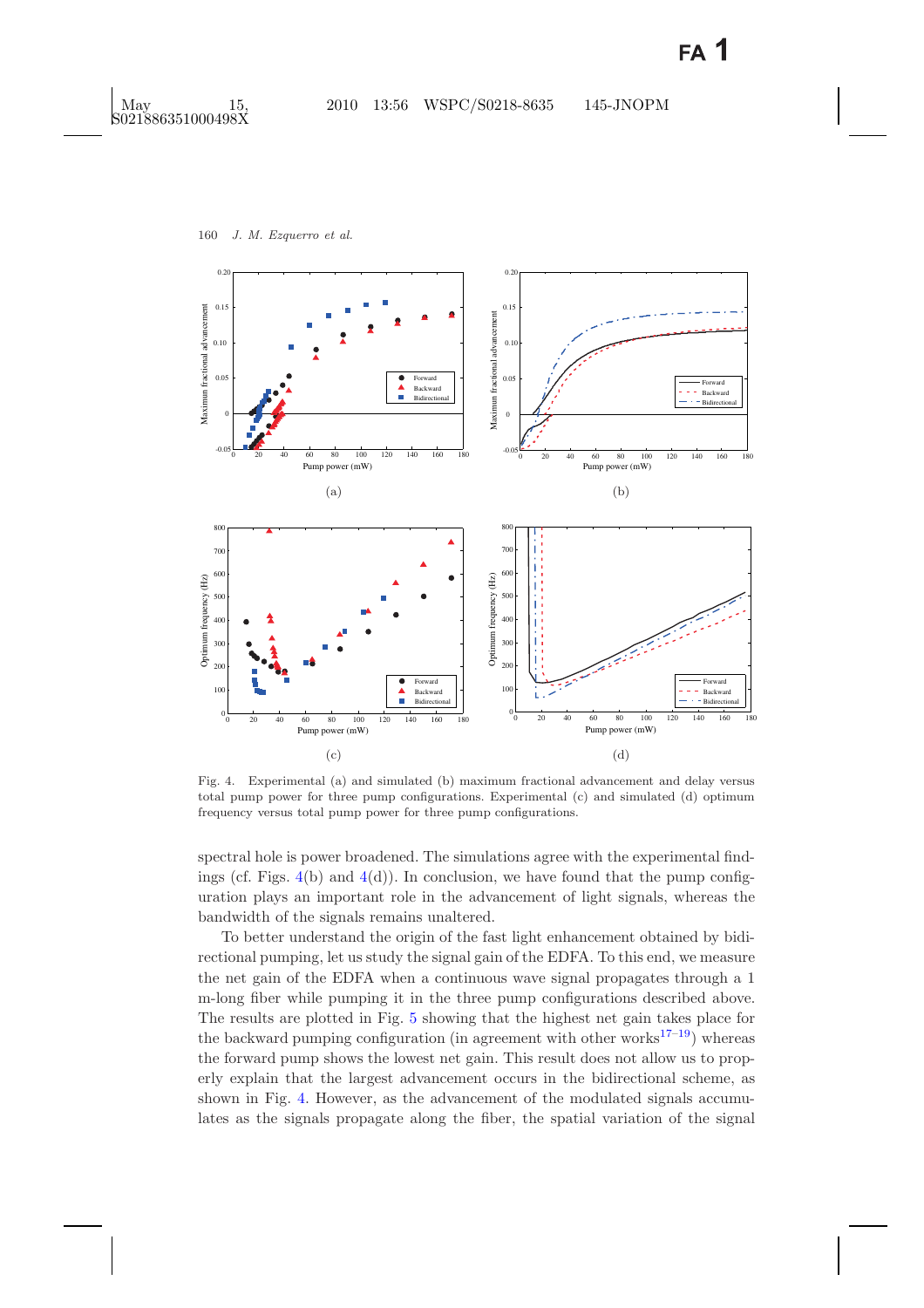

<span id="page-8-0"></span>Fig. 5. Experimental gain of a continuous wave 1536 nm-signal versus total pump power for the three different pump configurations.

gain along the fiber could explain the fast light enhancement obtained by bidirectional pump. With this aim, we have analyzed the spatial variation of the signal and pump powers along the fiber length. We plot in Fig. [6](#page-9-0) the simulated pump (a) and signal (b) powers as a function of the distance along the fiber for the three pumping schemes. The forward pump configuration leads to a strong signal gain in the front part of the fiber. However, signal absorption occurs at the end of the fiber which reduces the growth of the advancement that was achieved in the first part of the fiber. The backward pump configuration does not produce signal gain in the front part of the fiber although a very rapid increase of the signal value is carried out at the end of the fiber. The bidirectional scheme presents a more uniform pump spatial profile which allows a continuous increase of the signal all along the fiber length. Although the net signal gain at the fiber output in the bidirectional scheme is slightly lower than the net gain in the backward case, the continuous growth of the gain in the bidirectional scheme leads to the largest value of the advancement at the fiber end. From Eq.  $(2.9)$  it can be easily obtained that the maximum advancement is achieved at high values (above the saturation value) of the pump and signal powers for the optimum modulation frequency  $f_m \simeq \omega_c/(2\pi\tau)$ . Figure [6](#page-9-0) shows that bidirectional pumping maintains higher signal and pump values during longer distances compared to the signal and pump values in the backward pumping due to the uniformity of the pump profile.

### **4.2.** *Effect of fiber length on fast light propagation*

As we have shown, the spatial profiles developed by the pump and signal powers govern the behavior of the fractional advancement. Therefore, we study how the previous results (which were obtained when using a 1 m-long fiber) depend on the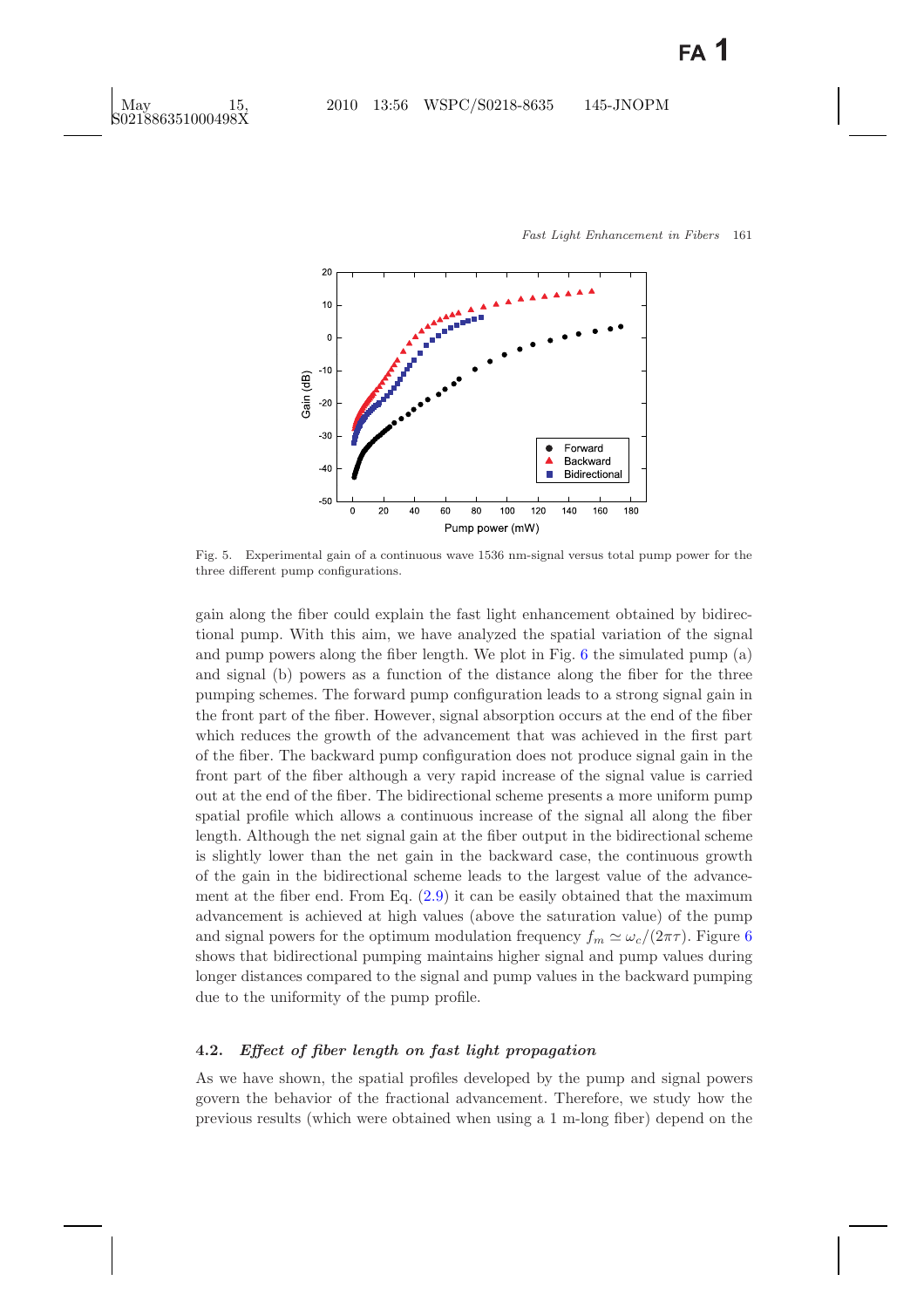

<span id="page-9-0"></span>Fig. 6. Simulated normalized total pump power  $P_p = P_p^+ + P_p^-$  (a) and average signal power *P*<sup>0</sup> (b) versus the distance along the fiber length z for the three pumping schemes. The injected pump power is 100 mW.



<span id="page-9-2"></span><span id="page-9-1"></span>Fig. 7. Maximum fractional advancement versus fiber length *L* for a pump power of 100 mW and for the three different pump configurations.

fiber length. To this end, we numerically analyze the behavior of the maximum fractional advancement (with respect to  $f_m$ ) as a function of the fiber length for the three pumping schemes and using an injected total pump power of 100 mW. The simulated curves are plotted in Fig. [7.](#page-9-1) We observe that for very short fiber lengths (up to  $\simeq 0.5$  m), the advancement does not depend on the pumping configuration since all pumps lead to similar gain spatial profiles. However, as we increase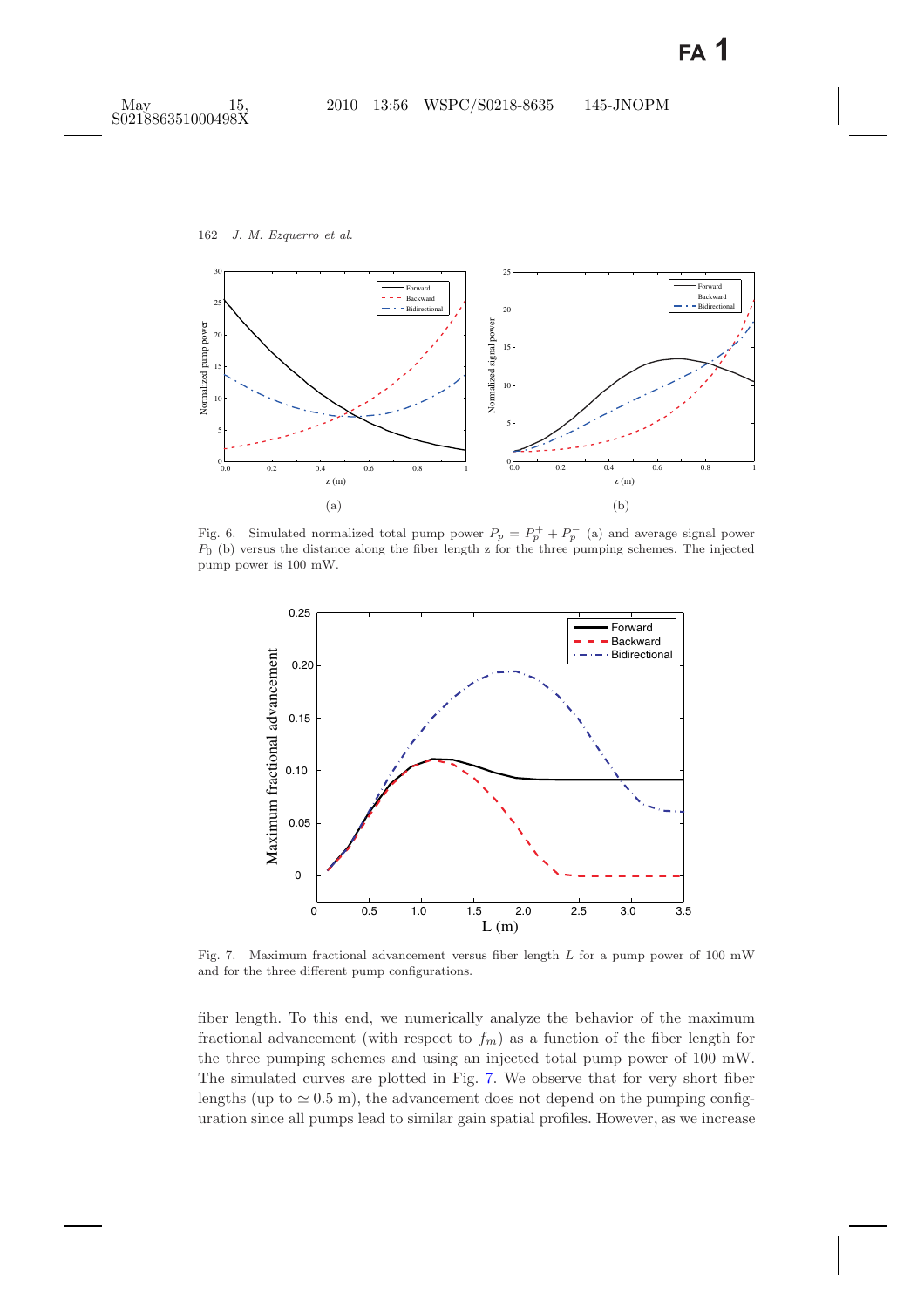

<span id="page-10-1"></span>Fig. 8. Experimental fractional advancement  $F$  versus modulation frequency  $f_m$  for the three different pump configurations, for a pump power of 100 mW, and a fiber length of 1.5 meters.

the fiber length up to 2 m, the bidirectional pumping gives larger advancements than the other configurations, in agreement with the results shown in the previous subsection. Thus, Fig. [7](#page-9-2) predicts that, for this pump value, the maximum advancement is achieved for the bidirectional pumping, being the optimum fiber length around 1.8 m. In order to experimentally observe this result, we have measured the fractional advancement as a function of the modulation frequency  $f_m$  for the three pump configurations using a 1.5 m-long fiber. The results are shown in Fig. [8,](#page-10-1) which shows that much larger advancements are achieved at bidirectional pumping. If we keep increasing the fiber length above 3 m, the counter-propagating pump is not able to produce any significant advancement since the signal power falls down to almost zero before being amplified by the counter-propagating pump. In this extreme situation, that is, for high optical densities  $(\alpha_s L \simeq 52.5$  and  $\alpha_p L \simeq 45.5)$ , the advancement is only accumulated on the first part of the fiber, where a nonnegligible signal power is being amplified by the co-propagating pump. That is the reason why for very long fiber lengths the forward scheme produces larger advancements than the bidirectional one (as can be seen in Fig. [7\)](#page-9-2).

#### <span id="page-10-0"></span>**5. Conclusion**

We have studied the role of the pumping scheme on the propagation velocity of amplitude-modulated signals through highly doped erbium fibers based on coherent population oscillations. It is well-known that pumping scheme in EDFAs plays an important role in the signal gain. We have found that the pump configuration strongly affects the group velocity of light signals whereas the bandwidth of the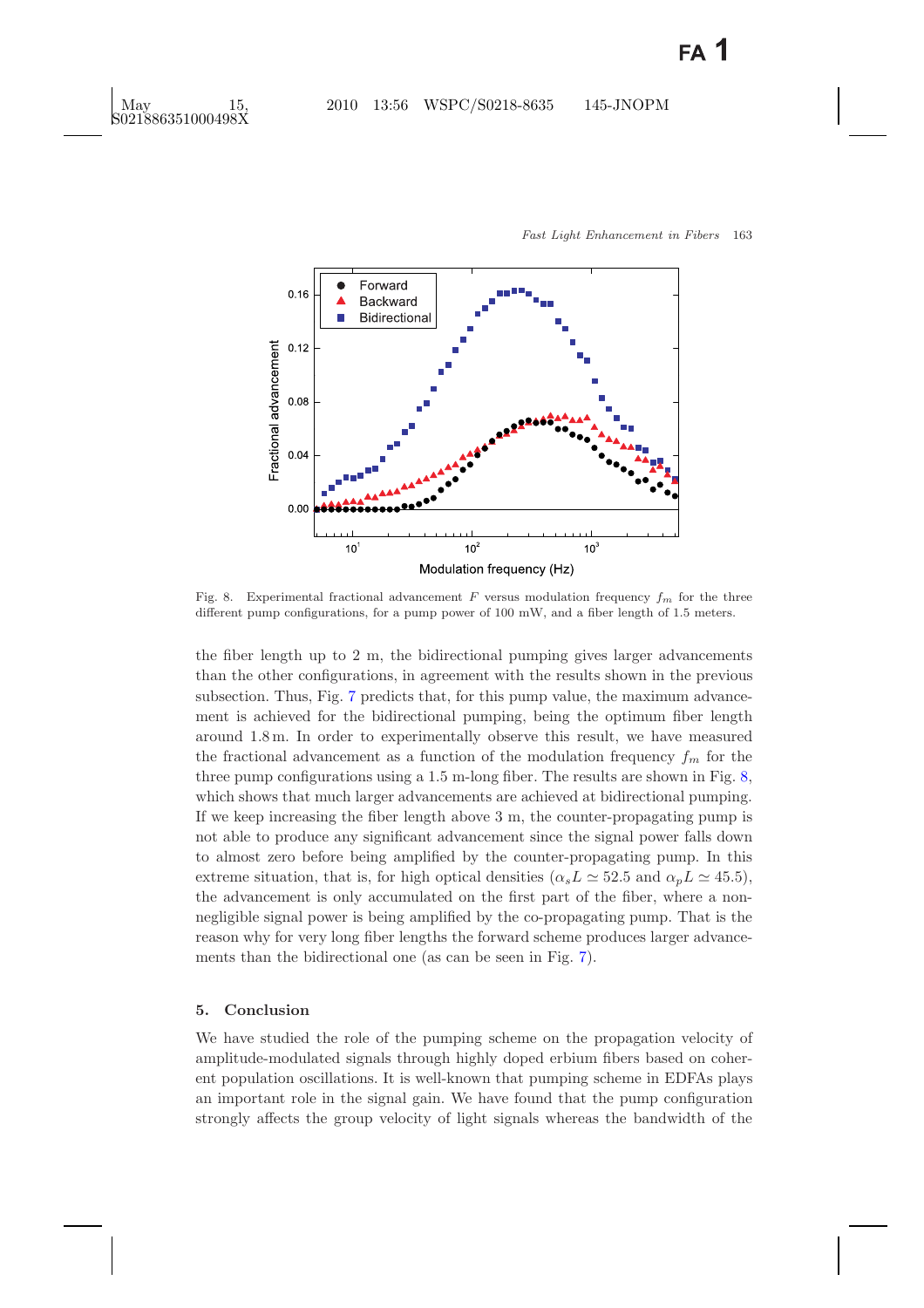signals remains unaltered. In particular, bidirectional pumping scheme produces larger advancements than the unidirectional pumping schemes. However, the highest net signal gain is obtained by backward pumping. Numerical simulations allow us to obtain that bidirectional pumping presents more uniform spatial profiles for the pump and signal powers which could explain the fast light enhancement. Moreover, we have found an optimum fiber length at which the fractional advancement is maximum for each pumping scheme.

## **Acknowledgments**

This work has been supported by Projects no. PR34/07-15847, FIS2007-65382, CCG07-UCM/ESP-2179 and CCG08-UCM/ESP-4220 from Spain.

## <span id="page-11-2"></span><span id="page-11-1"></span><span id="page-11-0"></span>**References**

- 1. R. W. Boyd, D. J. Gauthier and A. L. Gaeta, *Opt. Photon. News* **17** (2006) 18–23.
- <span id="page-11-3"></span>2. R. W. Boyd and P. Narum, *J. Modern Opt.* **54** (2007) 2403–2411.
- 3. L. W. Hillman, R. W. Boyd, J. Kransinski and C. R. Stroud, *Opt. Commun.* **45** (1983) 416–419.
- <span id="page-11-5"></span><span id="page-11-4"></span>4. M. S. Bigelow, N. N. Lepeshkin and R. W. Boyd, *Phys. Rev. Lett.* **90** (2003) 113903.
- <span id="page-11-6"></span>5. M. S. Bigelow, N. N. Lepeshkin and R. W. Boyd, *Science* **301** (2003) 200–202.
- 6. X. Zhao, P. Palinguinis, B. Pesala, C. J. Chang-Hasnain and P. Hemmer, *Opt. Express* **13** (2005) 7899–7904.
- <span id="page-11-8"></span><span id="page-11-7"></span>7. H. Su and S. L. Chuang, *Opt. Lett.* **31** (2006) 271–273.
- 8. E. Baldit, K. Bencheikh, P. Monnier, J. A. Levenson and V. Rouget, *Phys. Rev. Lett.* **95** (2005) 143601.
- 9. P. Wu and D. V. Rao, *Phys. Rev. Lett.* **95** (2005) 253601.
- <span id="page-11-10"></span><span id="page-11-9"></span>10. A. Schweinsberg, N. N. Lepeshkin, M. S. Bigelow, R. W. Boyd and S. Jarabo, *Europhys. Lett.* **73** (2006) 218–224.
- <span id="page-11-12"></span><span id="page-11-11"></span>11. K. Y. Song, M. G. Herr´aez and L. Th`evenaz, *Opt. Express* **13** (2005) 82–88.
- 12. Y. Okawachi, M. S. Bigelow, J. E. Sharping, Z. Zhu, A. Schweinsberg, D. J. Gauthier, R. W. Boyd and A. L. Gaeta, *Phys. Rev. Lett.* **94** (2005) 153902.
- <span id="page-11-13"></span>13. S. Melle, O. G. Calderón, F. Carreño, E. Cabrera, M. A. Antón and S. Jarabo,  $Opt.$ *Commun.* **279** (2007) 53–63.
- <span id="page-11-14"></span>14. Y. Zhang, W. Qiu, J. Ye, N. Wang, J. Wang. H. Tian and P. Yuan, *Opt. Commun.* **281** (2008) 2633–2637.
- <span id="page-11-15"></span>15. S. Melle, O. G. Calderón, C. E. Caro, E. Cabrera-Granado, M. A. Antón and F. Carre˜no, *Opt. Lett.* **33** (2008) 827–829.
- <span id="page-11-16"></span>16. O. G. Calderón, S. Melle, M. A. Antón, F. Carreño, F. Arrieta-Yañez and E. Cabrera-Granado, *Phys. Rev. A* **78** (2008) 053812.
- <span id="page-11-17"></span>17. S. Milo, R. F. Souza, M. B. C. Silva, E. Conforti and A. C. Bordonalli, An EDFA Theoretical Analysis Considering Different Configurations and Pumping Wavelengths, in *Proc. International Microwave and Optoelectronics Conference, IMOC* (2003), pp. 105–110.
- <span id="page-11-18"></span>18. V. Sinivasagam, M. A. G. Abushagur, K. Dimyati and F. Tumiran, *IEICE Electronics Expresss* **2** (2005) 154–158.
- <span id="page-11-21"></span><span id="page-11-20"></span><span id="page-11-19"></span>19. R. Deepa and R. Vijaya, *Optical Fiber Technology* **14** (2008) 20–26.
- 20. J. Li, K. Duan, Y. Wang, W. Zhao, J. Zhu, Y. Guo and X. Lin, *J. Modern Opt.* **55** (2008) 447–458.